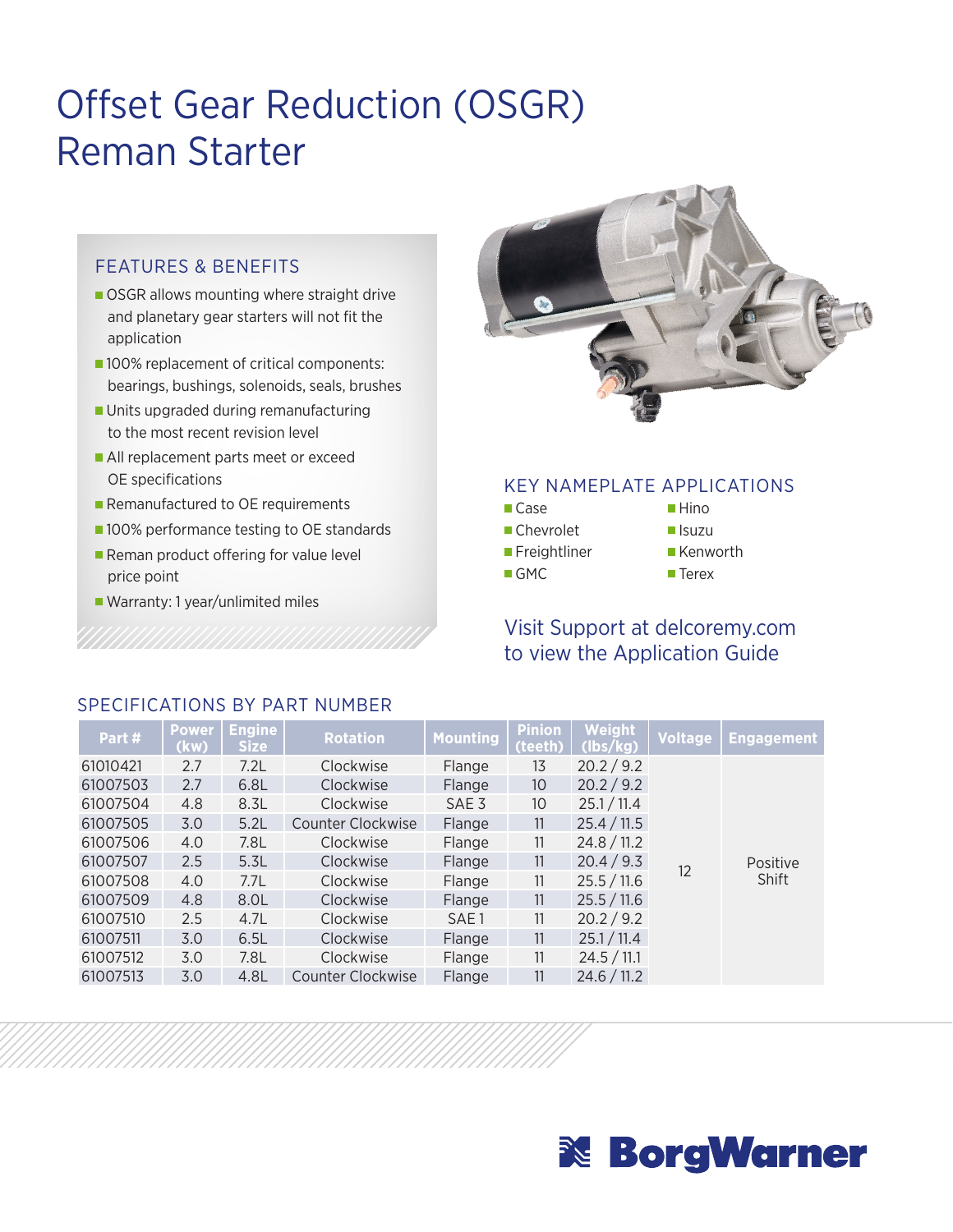## CROSS REFERENCE GUIDE

| Part#                | <b>Source</b> | Borg Warner | Part#        | <b>Source</b> | Borg Warner | Part#        | <b>Source</b>  | Borg Warner | Part #        | <b>Source</b> | Borg Warner          |
|----------------------|---------------|-------------|--------------|---------------|-------------|--------------|----------------|-------------|---------------|---------------|----------------------|
|                      |               | Part#       |              |               | Part#       |              |                | Part #      |               |               | Part #               |
| 104452A1<br>104452A2 | CASE          | 61010421    | 228000-1951  | <b>DENSO</b>  | 61010421    | 28100-2911B  | <b>HINO</b>    | 61007510    | 8971740430    | <b>ISUZU</b>  | 61007511             |
|                      | CASE          | 61010421    | 228000-1953  | <b>DENSO</b>  | 61010421    | 28100-2920   | <b>HINO</b>    | 61007508    | 8972077860    | <b>ISUZU</b>  | 61007505             |
| 104452A2R            | CASE          | 61010421    | 228000-2800  | <b>DENSO</b>  | 61007512    | 28100-2920R  | <b>HINO</b>    | 61007508    | 8972077861    | <b>ISUZU</b>  | 61007505             |
| 12596914             | GM            | 61007506    | 228000-2801  | <b>DENSO</b>  | 61007512    | 28100-2921   | <b>HINO</b>    | 61007508    | 8972077862    | <b>ISUZU</b>  | 61007505             |
| 128000-0210          | <b>DENSO</b>  | 61010421    | 228000-2802  | <b>DENSO</b>  | 61007512    | 28100-2921A  | <b>HINO</b>    | 61007508    | 8975002310    | <b>ISUZU</b>  | 61007512<br>61007512 |
| 128000-0211          | <b>DENSO</b>  | 61010421    | 228000-2803  | <b>DENSO</b>  | 61007512    | 28100-2921AX | <b>HINO</b>    | 61007508    | 8975003580    | <b>ISUZU</b>  |                      |
| 128000-0212          | <b>DENSO</b>  | 61010421    | 228000-2804  | <b>DENSO</b>  | 61007512    | 2900578600   | <b>ISUZU</b>   | 61007513    | 8975003581    | <b>ISUZU</b>  | 61007512             |
| 128000-0213          | <b>DENSO</b>  | 61010421    | 228000-2805  | <b>DENSO</b>  | 61007512    | 2901232000   | <b>ISUZU</b>   | 61007505    | 8975003582    | <b>ISUZU</b>  | 61007512             |
| 128000-0214          | <b>DENSO</b>  | 61010421    | 228000-2806  | <b>DENSO</b>  | 61007512    | 2901239100   | <b>ISUZU</b>   | 61007513    | 91-29-5108    | <b>WILSON</b> | 61007511             |
| 128000-0215          | <b>DENSO</b>  | 61010421    | 228000-2807  | <b>DENSO</b>  | 61007512    | 2911234200   | <b>ISUZU</b>   | 61007512    | 91-29-5138    | <b>WILSON</b> | 61010421             |
| 128000-0216          | <b>DENSO</b>  | 61010421    | 228000-4670  | <b>DENSO</b>  | 61010421    | 2912559020   | <b>ISUZU</b>   | 61007511    | 91-29-5441    | <b>WILSON</b> | 61007512             |
| 128000-0490          | <b>DENSO</b>  | 61007511    | 228000-4681  | <b>DENSO</b>  | 61010421    | 2912559021   | <b>ISUZU</b>   | 61007511    | 91-29-5464    | <b>WILSON</b> | 61007504             |
| 128000-0491          | <b>DENSO</b>  | 61007511    | 228000-5600  | <b>DENSO</b>  | 61007504    | 3283813      | <b>CUMMINS</b> | 61007504    | 91-29-5515    | WILSON        | 61007505             |
| 128000-0492          | <b>DENSO</b>  | 61007511    | 228000-5601  | <b>DENSO</b>  | 61007504    | 3675245      | <b>CUMMINS</b> | 61007504    | 91-29-5518    | <b>WILSON</b> | 61007509             |
| 128000-0494          | <b>DENSO</b>  | 61007511    | 228000-5602  | <b>DENSO</b>  | 61007504    | 3675245RX    | <b>CUMMINS</b> | 61007504    | 91-29-5519    | <b>WILSON</b> | 61007507             |
| 128000-0540          | <b>DENSO</b>  | 61010421    | 228000-5603  | <b>DENSO</b>  | 61007504    | 3904466      | <b>CUMMINS</b> | 61010421    | 91-29-5530    | <b>WILSON</b> | 61007513             |
| 128000-0541          | <b>DENSO</b>  | 61010421    | 228000-5620  | <b>DENSO</b>  | 61007504    | 3906960      | <b>CUMMINS</b> | 61010421    | 91-29-5581    | WILSON        | 61010421             |
| 128000-0542          | <b>DENSO</b>  | 61010421    | 228000-5621  | <b>DENSO</b>  | 61007504    | 3920403      | <b>CUMMINS</b> | 61010421    | 91-29-5616    | <b>WILSON</b> | 61010421             |
| 128000-0543          | <b>DENSO</b>  | 61010421    | 228000-5622  | <b>DENSO</b>  | 61007504    | 3920643      | <b>CUMMINS</b> | 61010421    | 91-29-5683    | <b>WILSON</b> | 61007503             |
| 128000-0544          | <b>DENSO</b>  | 61010421    | 228000-6260  | <b>DENSO</b>  | 61007509    | 3926960      | <b>CUMMINS</b> | 61010421    | 91-29-5867    | <b>WILSON</b> | 61007510             |
| 128000-0545          | <b>DENSO</b>  | 61010421    | 228000-6261  | <b>DENSO</b>  | 61007509    | 3957586      | <b>CUMMINS</b> | 61010421    | 91-29-5868    | WILSON        | 61007508             |
| 128000-1494          | <b>DENSO</b>  | 61007511    | 228000-6380  | <b>DENSO</b>  | 61007507    | 3957589      | <b>CUMMINS</b> | 61007504    | 91-29-5880    | <b>WILSON</b> | 61007506             |
| 128000 -- 2270       | <b>DENSO</b>  | 61010421    | 228000-6381  | <b>DENSO</b>  | 61007507    | 3957594      | <b>CUMMINS</b> | 61010421    | 94052837      | GM            | 61007512             |
| 128000-2273          | <b>DENSO</b>  | 61010421    | 228000-6383  | <b>DENSO</b>  | 61007507    | 3964427      | <b>CUMMINS</b> | 61010421    | 9712809-049   | <b>DENSO</b>  | 61007511             |
| 128080-0540          | <b>DENSO</b>  | 61010421    | 228000-6390  | <b>DENSO</b>  | 61007504    | 3964428      | <b>CUMMINS</b> | 61010421    | 9717809-049   | <b>DENSO</b>  | 61007511             |
| 128080-0543          | <b>DENSO</b>  | 61010421    | 228000-6391  | <b>DENSO</b>  | 61007504    | 3964432      | <b>CUMMINS</b> | 61010421    | 97207786      | GM            | 61007505             |
| 128080-0544          | <b>DENSO</b>  | 61010421    | 228000-6510  | <b>DENSO</b>  | 61007504    | 3971610      | <b>CUMMINS</b> | 61007503    | 97320909      | GM            | 61007505             |
| 15750369             | GM            | 61007506    | 228000-6511  | <b>DENSO</b>  | 61007504    | 3971613      | <b>CUMMINS</b> | 61007503    | 97500231      | GM            | 61007512             |
| 16881                | <b>LESTER</b> | 61007511    | 228000-6980  | <b>DENSO</b>  | 61010421    | 3971615      | <b>CUMMINS</b> | 61007503    | 97500309      | GM            | 61007512             |
| 16990                | <b>LESTER</b> | 61010421    | 228000-6981  | <b>DENSO</b>  | 61010421    | 428000-0190  | <b>DENSO</b>   | 61010421    | 97500358      | GM            | 61007512             |
| 17372                | <b>LESTER</b> | 61010421    | 228000-7000  | <b>DENSO</b>  | 61007513    | 428000-0191  | <b>DENSO</b>   | 61010421    | 97715034      | GM            | 61007512             |
| 17389                | <b>LESTER</b> | 61010421    | 228000-7001  | <b>DENSO</b>  | 61007513    | 428000-1850  | <b>DENSO</b>   | 61010421    | 97715054      | GM            | 61007512             |
| 1811002340           | <b>ISUZU</b>  | 61007511    | 228000-7002  | <b>DENSO</b>  | 61007513    | 428000-1860  | <b>DENSO</b>   | 61010421    | 97728666      | GM            | 61007505             |
| 1811002341           | <b>ISUZU</b>  | 61007511    | 228000-7003  | <b>DENSO</b>  | 61007513    | 428000-1870  | <b>DENSO</b>   | 61010421    | 9792280970    | <b>ISUZU</b>  | 61007513             |
| 1811002342           | <b>ISUZU</b>  | 61007511    | 228000-7004  | <b>DENSO</b>  | 61007513    | 428000-2500  | <b>DENSO</b>   | 61007510    | A170745       | CASE          | 61010421             |
| 1811002990           | <b>ISUZU</b>  | 61007512    | 228000--7340 | <b>DENSO</b>  | 61010421    | 428000-2501  | <b>DENSO</b>   | 61007510    | A170746       | CASE          | 61010421             |
| 1811002991           | <b>ISUZU</b>  | 61007512    | 228000-7341  | <b>DENSO</b>  | 61010421    | 428000-2502  | <b>DENSO</b>   | 61007510    | A170756       | CASE          | 61010421             |
| 18136                | <b>LESTER</b> | 61007512    | 228000-7342  | <b>DENSO</b>  | 61010421    | 428000-2503  | <b>DENSO</b>   | 61007510    | AR170746      | CASE          | 61010421             |
| 18343                | <b>LESTER</b> | 61007504    | 228000-8180  | <b>DENSO</b>  | 61007505    | 428000-2510  | <b>DENSO</b>   | 61007508    | S-80079       | <b>DIXIE</b>  | 61007509             |
| 18407                | <b>LESTER</b> | 61007513    | 228000-8181  | <b>DENSO</b>  | 61007505    | 428000-2511  | <b>DENSO</b>   | 61007508    | S-80080       | <b>DIXIE</b>  | 61007507             |
| 18408                | <b>LESTER</b> | 61007504    | 228000-8182  | <b>DENSO</b>  | 61007505    | 428000-2910  | <b>DENSO</b>   | 61007503    | S-80086       | <b>DIXIE</b>  | 61007505             |
| 18500                | <b>LESTER</b> | 61007505    | 228000-9760  | <b>DENSO</b>  | 61007506    | 428000-2920  | <b>DENSO</b>   | 61007503    | S-80166       | <b>DIXIE</b>  | 61010421             |
| 18516                | <b>LESTER</b> | 61007509    | 228000-9761  | <b>DENSO</b>  | 61007506    | 428080-2870  | <b>DENSO</b>   | 61007503    | S-80168       | <b>DIXIE</b>  | 61007513             |
| 18936                | <b>LESTER</b> | 61010421    | 228080-0624  | <b>DENSO</b>  | 61010421    | 8125969140   | <b>ISUZU</b>   | 61007506    | S-80229       | <b>DIXIE</b>  | 61007503             |
| 18937                | LESTER        | 61007507    | 28100-2520   | <b>HINO</b>   | 61007509    | 86982709     | CASE           | 61010421    | S-80273       | <b>DIXIE</b>  | 61007510             |
| 19104                | <b>LESTER</b> | 61007503    | 28100-2521   | <b>HINO</b>   | 61007509    | 86982709R    | CASE           | 61010421    | S-80274       | <b>DIXIE</b>  | 61007508             |
| 193432A1             | CASE          | 61007504    | 28100-2521A  | <b>HINO</b>   | 61007509    | 87350916     | CASE           | 61010421    | S-8252        | <b>DIXIE</b>  | 61007511             |
| 193432A1R            | CASE          | 61007504    | 28100-2521B  | <b>HINO</b>   | 61007509    | 87413500     | CASE           | 61007504    | S8254         | <b>DIXIE</b>  | 61010421             |
| 193432A2             | CASE          | 61007504    | 28100-2540   | <b>HINO</b>   | 61007507    | 87413500R    | CASE           | 61007504    | S-8679        | <b>DIXIE</b>  | 61007506             |
| 193432A2R            | CASE          | 61007504    | 28100-2541   | <b>HINO</b>   | 61007507    | 8971197490   | <b>ISUZU</b>   | 61007511    | S-8911        | <b>DIXIE</b>  | 61007504             |
| 19618                | LESTER        | 61010421    | 28100-2541A  | <b>HINO</b>   | 61007507    | 8971477780   | <b>ISUZU</b>   | 61007513    | TG228080-9761 | <b>DENSO</b>  | 61007506             |
| 1987559C1            | CASE          | 61010421    | 28100-2541B  | <b>HINO</b>   | 61007507    | 8971477781   | <b>ISUZU</b>   | 61007513    |               |               |                      |
| 19965                | LESTER        | 61007510    | 28100-2910   | <b>HINO</b>   | 61007510    | 8971477782   | <b>ISUZU</b>   | 61007513    |               |               |                      |
| 19966                | LESTER        | 61007508    | 28100-2910B  | <b>HINO</b>   | 61007510    | 8971477783   | <b>ISUZU</b>   | 61007513    |               |               |                      |
| 228000-0621          | <b>DENSO</b>  | 61010421    | 28100-2910R  | <b>HINO</b>   | 61007510    | 8971477784   | <b>ISUZU</b>   | 61007513    |               |               |                      |
| 228000-1950          | <b>DENSO</b>  | 61010421    | 28100-2911A  | <b>HINO</b>   | 61007510    | 8971477785   | <b>ISUZU</b>   | 61007513    |               |               |                      |